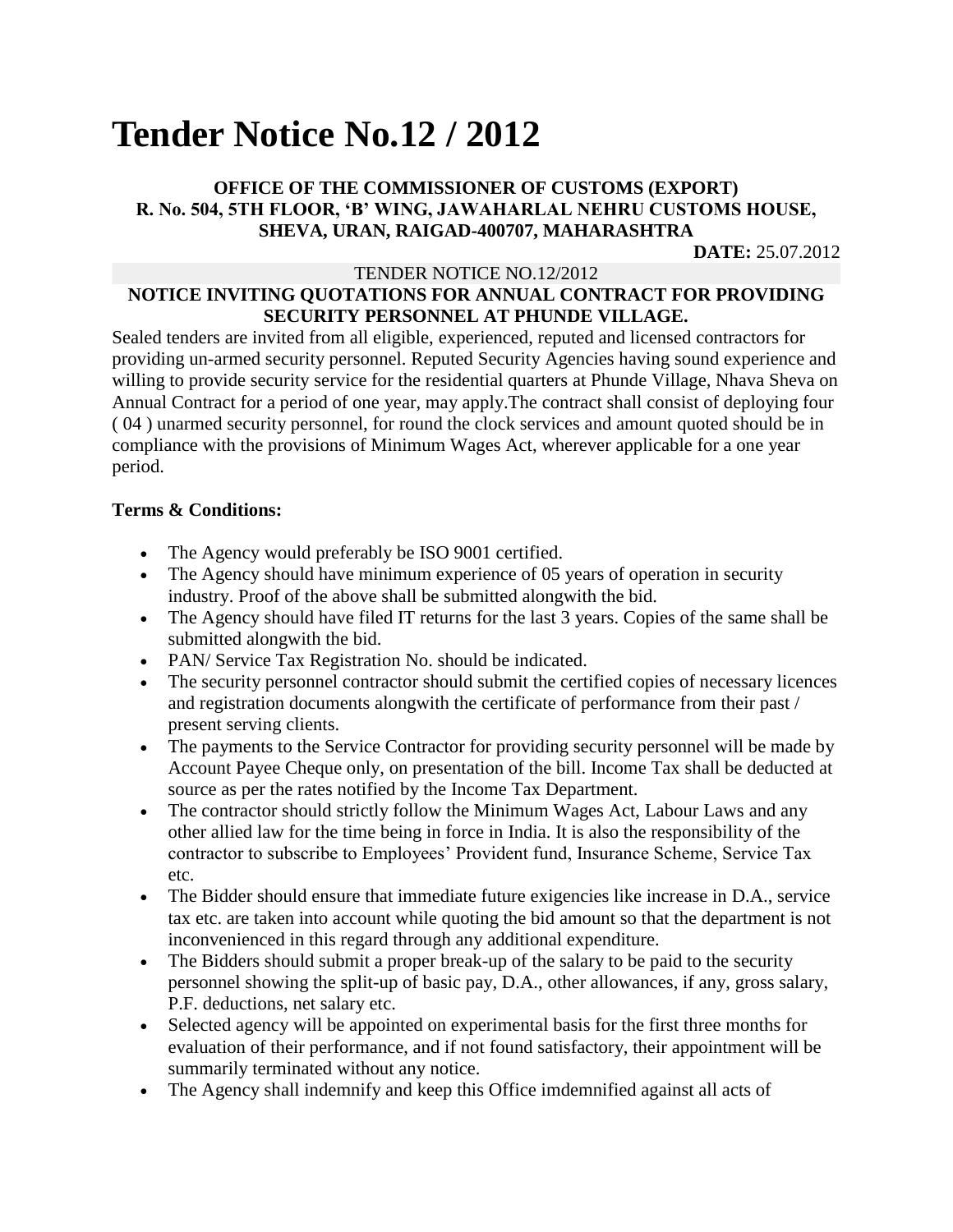omission, negligence, dishonesty or misconduct of the personnel engaged and this office shall not be liable for any damages or compensation to any personnel or third party.

- All damages caused by the personnel to the property of the Department shall be recovered from the Agency.
- Insurance cover protecting the agency against all claims applicable under the Workmen's Compensation Act, 1948 shall be taken by the Service Provider . The service provider shall arrange necessary insurance cover for any persons deployed by him even for short duration. The office shall not entertain any claim arising out of mishap, if any that may take place while discharging the duties by the labour provided for outsourcing by the contractor In the event of any liability / claim failing on this Commissionerate , the same shall be reimbursed / indemnified by the Service provider.
- The contract shall be for a maximum period of one year and this Office reserves the right to extend the contract further, subject to satisfactory performance of the Agency.
- Earnest Money  $@$  2% of the quoted value (entire amount of the bid amount i.e. including applicable taxes) in shape of demand draft in favour of 'The Commissioner of Customs (Export), JNCH, Sheva should be submitted with the Price (Commercial) Bid and the contractor should clearly write in the Techno Commercial Bid that EMD has been enclosed with the Price Bid. Price Bid received without EMD shall be rejected.
- This office reserves the right to postpone/ and/ or extend the date of receipt/ opening of rates/ quotations or to withdraw the same, without assigning any reason thereof.
- The Service Providers are required to submit the complete rates/ quotations only after satisfying each and every condition laid down in the terms and conditions.
- Rates/ quotations should be submitted and signed by the firm with its current business address.
- The Contractor must comply with the rates/ quotations, specifications and all terms and conditions of the contract. No deviation in the terms and conditions of the contract shall be entertained unless specifically mentioned by the Service Provider in the rates/ quotations and accepted by the Commissionerate.
- Sealed tenders should reach the undersigned alongwith the quotation duly superscribed as 'QUOTATION FOR PROVIDING SECURITY PERSONNEL AT PHUNDE VILLAGE CUSTOMS QUARTERS' and should be dropped in the Tender Box available in the Office of the Superintendent of Customs, CHS, 1st floor, Jawaharlal Nehru Custom House, Nhava Sheva between 11.00 hrs to 17.00 hrs on all working days and between 11.00 hrs to 16.00 hrs on the closing date i.e. 10.08.2012 The tender forms can be downloaded from the websites http://164.100.155.199 & www.cbec.gov.in The last date of receipt of applications is 10.08.2012 Tenders received after the prescribed time limit shall not be entertained.
- The tenders will be opened on 14.08.2012 at 15.00 hrs in the presence of the Tender Committee.
- The selected agency shall make an Agreement with Customs as per the terms and conditions alongwith an Indemnity Bond ensuring that any legal issues in respect of payments of employees arising out of this contract will be their responsibility and they will bear all expenses related to it.
- The selected agency shall give performance security equal to 10% of the total bidding amount of the entire year, in the form of Bank Guarantee or Fixed Deposit.
- The Commissioner of Customs (Export), Jawaharlal Nehru Custom House, reserves the